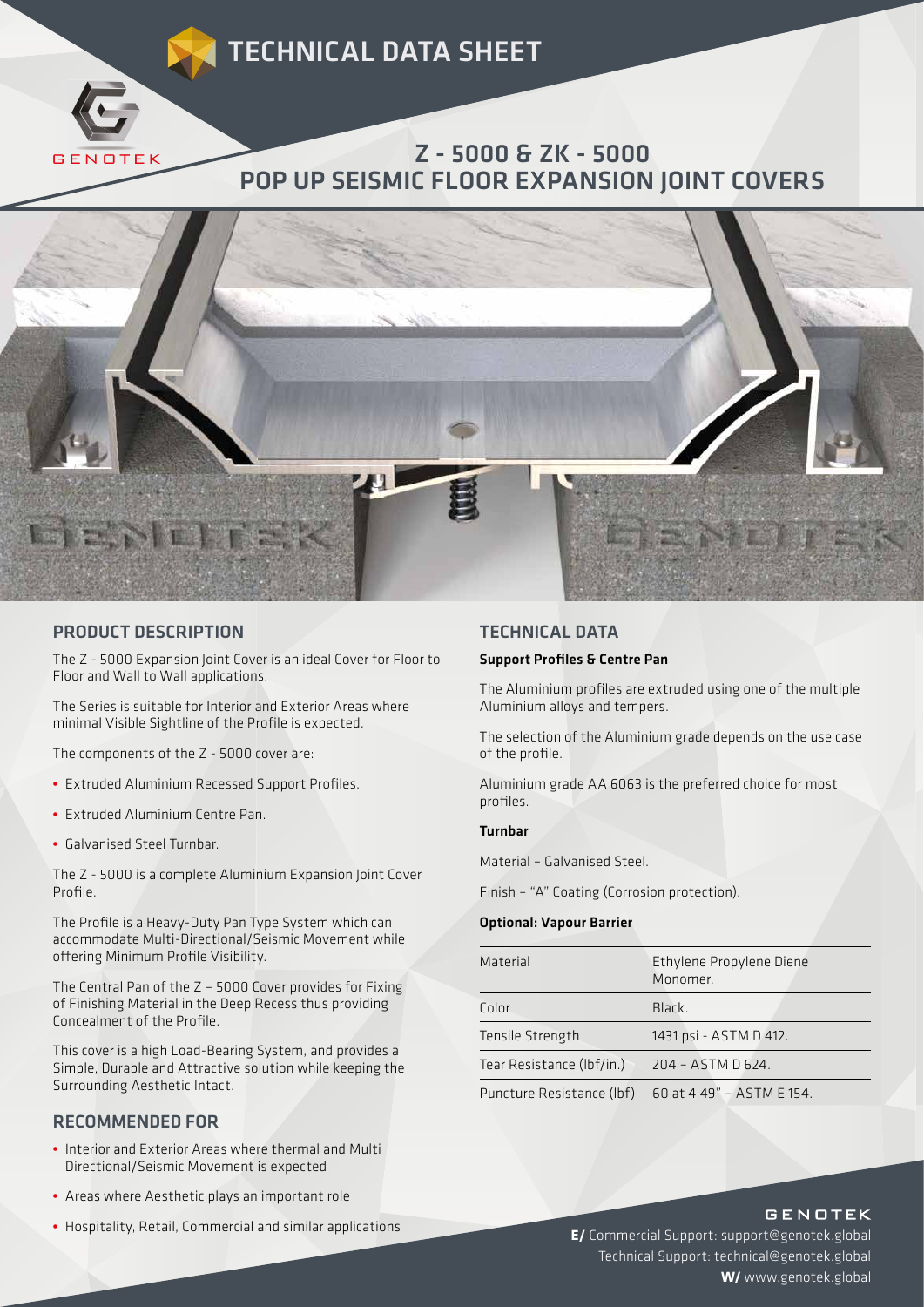# TECHNICAL DATA SHEET



# Z - 5000 & ZK - 5000 POP UP SEISMIC FLOOR EXPANSION JOINT COVERS

## STORAGE & HANDLING

### ALUMINIUM

### **•** Transportation

Aluminium can be damaged during transport and constitutes in the form of scratches and wear marks that can lead to subsequent interfacial corrosion. Such damage prevents satisfactory surface treatment of the profiles.

The appearance of Aluminium is affected by minor transportation damages to the surface of the material but mechanical properties of the metal, however, remain unaffected.

To prevent such damage to the material, it is important for the Aluminium profiles to be packaged in strong paper, plastic or bubble wrap during any moving and transportation to prevent individual profile surfaces from bumping against each other thus causing scratches.

#### **•** Storage

It is important to note that Aluminium gets easily affected by water and moisture.

Aluminium alloys with higher magnesium content are sensitive to water and condensation, whereas purer alloys have greater resistance to the same.

Moisture damage to Aluminium appears as white patches/ spots or dark discolouration marks and can be observed in the event if water or condensation is trapped between Aluminium profile stacked upon or lying very close to each other.

### SUBSTRATE REQUIREMENT & PREPARATION

- The surface must have enough clearance from the reinforcement to provide enough space for the anchor.
- The surface must be level to avoid gaps.
- The gap must be uniform and in a straight line.

## INSTALLATION

Kindly refer to the detailed GENOTEK installation instructions or contact your nearest GENOTEK Technical Centre for the same.

## **PACKAGING**

- Aluminium Support Profile & Centre Pan: Standard Supply Length of 3.00 LM per piece.
- Moisture Barrier: Variable Length as per requirement.
- Accessories: Original Manufacturer Packing.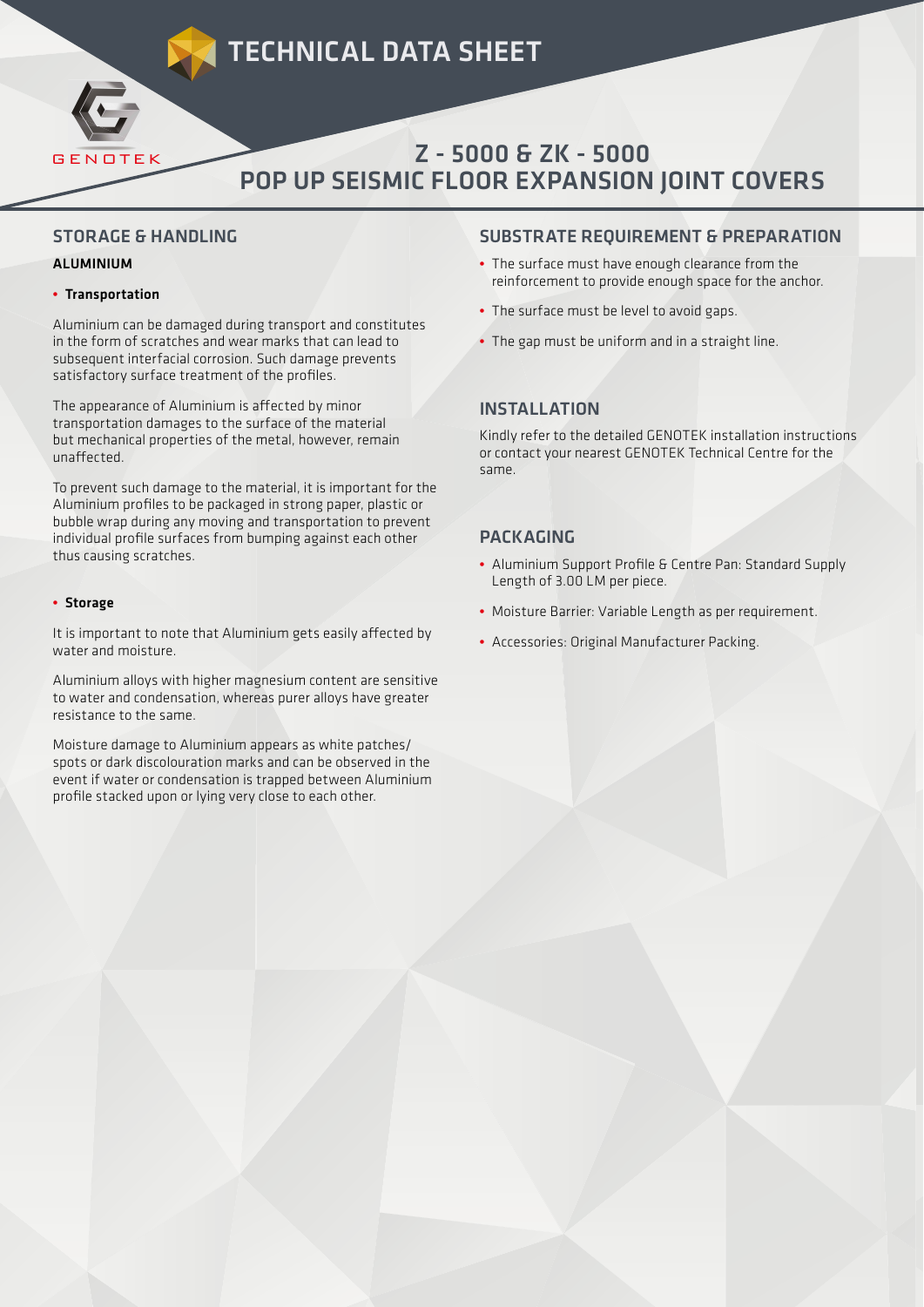



| OPTIONAL: WITH WATER BARRIER<br>STEEL CENTER BAR &<br>CONTINUOUS EXTRUDED ALUMINUM<br><b>FRING ASSEMBLY</b><br>CENTER PAN<br>CONTINUOUS ALUMINUM<br>EPOXY GROUT BY OTHERS<br>RECESSED FRAME<br>FAILANT BY OTHERS |               |             | OPTIONAL: WITH FIRE BARRIER<br>STEEL CENTER BAR B<br>CONTINUOUS EXTRUDED ALUMINUM<br><b>Seepas Assembly</b><br>CENTER PAN<br>CONTINUOUS ALLMINUM<br>EPOXY GROUT BY OTHERS<br>RECESSED FRAME<br><b>CALANT BY OTHERS</b><br>(IF REQUIRED) |                     |                     | OPTIONAL: WITH WATER BARRIER & FIRE BARRIER<br>STEEL CENTER BAR &<br>CONTINUOUS EXTRUDED ALUMINUM<br>SPRING ASSEMBLY<br><b>CENTER PAY</b><br>CONTINUOUS ALUMINUM<br>EPOXY GROUT BY OTHERS<br>RECESSED FRAME<br><b>WATER BARRI</b><br>(IF REQUIRED)<br>(IF REQUIRED) |                       |  |
|------------------------------------------------------------------------------------------------------------------------------------------------------------------------------------------------------------------|---------------|-------------|-----------------------------------------------------------------------------------------------------------------------------------------------------------------------------------------------------------------------------------------|---------------------|---------------------|---------------------------------------------------------------------------------------------------------------------------------------------------------------------------------------------------------------------------------------------------------------------|-----------------------|--|
| ☑                                                                                                                                                                                                                | <b>SKU</b>    | <b>NAME</b> | JOINT WIDTH,<br>JW (MM)                                                                                                                                                                                                                 | HEIGHT,<br>$H$ (MM) | SIGHTLINE,<br>S(MM) | <b>MOVEMENT</b><br><b>CAPACITY</b><br>(% )                                                                                                                                                                                                                          | LOAD CAPACITY<br>(KN) |  |
| □                                                                                                                                                                                                                | Z500010050318 | Z-5000-100  | $50 - 110$                                                                                                                                                                                                                              | 50                  | 318                 | ±50                                                                                                                                                                                                                                                                 | $\overline{0}$        |  |
| $\Box$                                                                                                                                                                                                           | Z500015050368 | Z-5000-150  | $120 - 160$                                                                                                                                                                                                                             | 50                  | 368                 | ±50                                                                                                                                                                                                                                                                 | $\overline{0}$        |  |
| $\Box$                                                                                                                                                                                                           | Z500020050456 | Z-5000-200  | $170 - 210$                                                                                                                                                                                                                             | 50                  | 456                 | ±50                                                                                                                                                                                                                                                                 | $ 0\rangle$           |  |
| □                                                                                                                                                                                                                | Z500025064600 | Z-5000-250  | 220-260                                                                                                                                                                                                                                 | 64                  | 600                 | ±50                                                                                                                                                                                                                                                                 | $\overline{0}$        |  |
| $\Box$                                                                                                                                                                                                           | Z500030064725 | Z-5000-300  | 270-310                                                                                                                                                                                                                                 | 64                  | 725                 | ±50                                                                                                                                                                                                                                                                 | $\overline{10}$       |  |

NOTE: I. THE ABOVE DRAWINGS ARE FOR ILLUSTRATION ONLY, PLEASE SEE THE SYSTEM DRAWING OF THE PROFILE FOR THE SECTION DETAILS AS SPECIFICATION MY VARY.

2. THE ABOVE SIZES ARE FOR REFERENCE, ADDITIONAL SIZES MAY BE AVAILABLE AND / OR CUSTOMIZED.KINDLY CONTACT GENOTEK TECHNICAL SUPPORT FOR MORE INFORMATION.